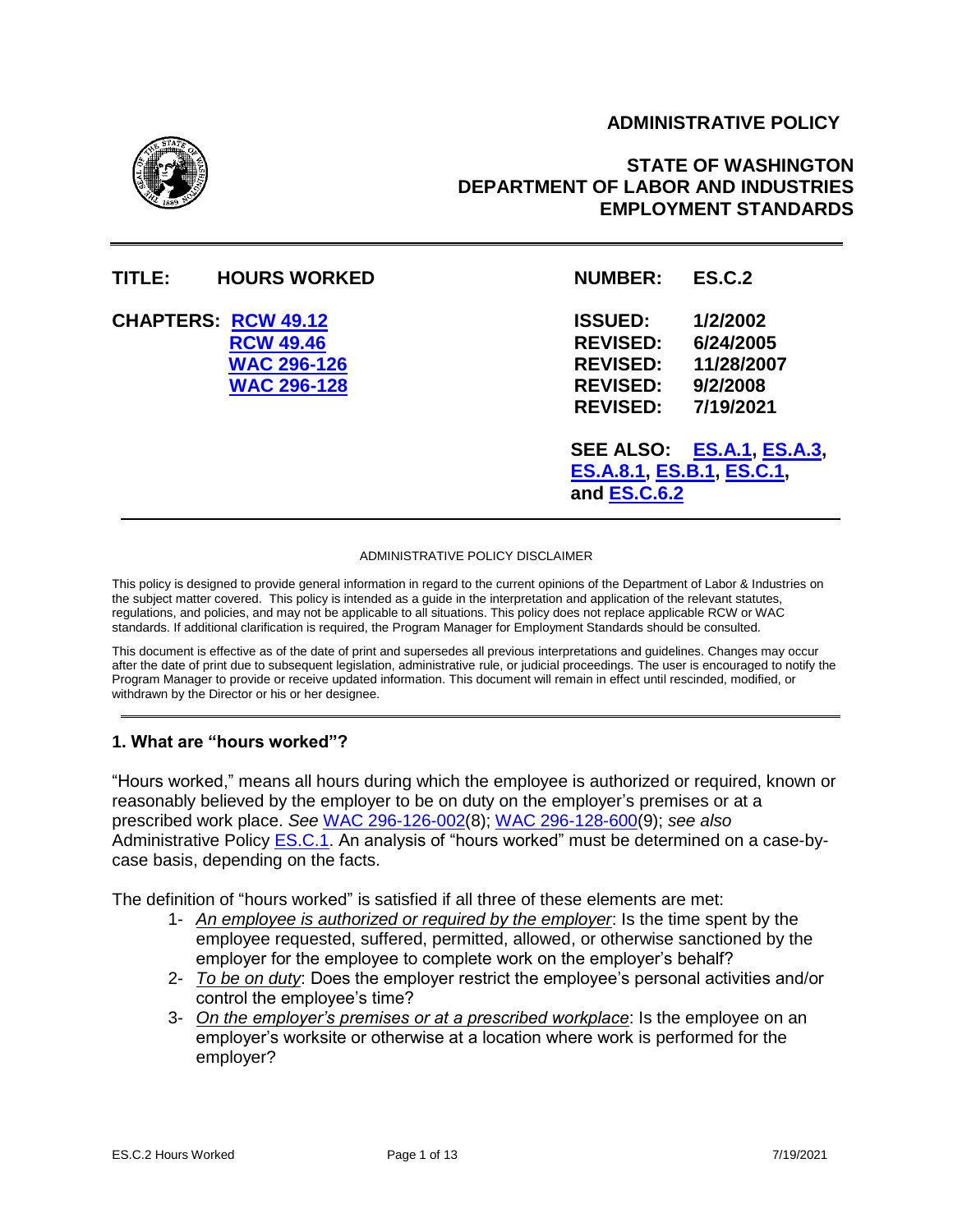If all three elements are satisfied then the time is considered hours worked under state law. Under certain circumstances, it may be difficult to determine if all factors apply. The remaining sections of this policy illustrate the application of these factors in a variety of situations.

## **2. When is time "hours worked" and what are an employer's responsibilities to compensate its employees for "hours worked"?**

Employers must pay employees for all "hours worked." "Hours worked" means all work requested, suffered, permitted, or allowed while on duty on the employer's premises or at a prescribed workplace, and includes travel time, training and meeting time, wait time, on-call time, preparatory and concluding time, and may include meal periods. "Hours worked" includes all time worked regardless of whether it is a full hour or less. "Hours worked" includes, for example, a situation where an employee may voluntarily continue to work at the end of the shift. The employee may desire to finish an assigned task or may wish to correct errors, prepare time reports or other records. The reason or pay basis is immaterial. If the employer knows or has reason to believe that the employee is continuing to work, such time is compensable working time.

An employer may not avoid or negate payment of regular or overtime wages by issuing a rule or policy that such time will not be paid or must be approved in advance. However, an employer may have a policy requiring prior approval and may discipline an employee for working overtime without prior approval so long as the discipline does not include not paying the worker for the overtime performed. If the work is performed, it must be paid. It is the employer's responsibility to ensure that employees do not perform work that the employer does not want performed.

When time is "hours worked," the employer must comply with the applicable compensation required by state and local wage laws for that time. The Minimum Wage Act requires employers to pay employees at least the minimum wage for all hours worked. [RCW 49.46.020.](https://app.leg.wa.gov/rcw/default.aspx?cite=49.46.020) Employers may also be responsible for a higher hourly wage rate provided by agreement or under a local ordinance and must pay overtime rates to eligible employees for any "hours worked" in excess of 40 hours in a workweek. [RCW 49.52.050;](https://app.leg.wa.gov/rcw/default.aspx?cite=49.52.050) [RCW 49.46.130.](https://apps.leg.wa.gov/rCW/default.aspx?cite=49.46.130) In addition to wages, all covered employees must accrue paid sick leave on all hours worked at a rate of at least one hour of paid sick leave for every forty hours worked. [RCW 49.46.020\(](https://app.leg.wa.gov/rcw/default.aspx?cite=49.46.020)4); RCW 49.46.210(1)(a); [WAC 296-](https://app.leg.wa.gov/wac/default.aspx?cite=296-128-620) [128-620\(](https://app.leg.wa.gov/wac/default.aspx?cite=296-128-620)1). For information about how non-agricultural commission or piece-rate workers are treated under the law, *see* Administrative Policy [ES.A.3,](https://lni.wa.gov/workers-rights/_docs/esa3.pdf) "Minimum Hourly Wage." For information about how agricultural commission or piece-rate workers are treated under the law, *see* Administrative Policy **ES.C.6.2**, "Agricultural Labor Standards."

## **3. What is travel time and when is it considered "hours worked"?**

Travel time is time spent by an employee travelling for a work-related purpose. Whether time spent travelling for work constitutes paid work time depends on whether the travel time is considered "hours worked." If the travel or commute time is considered "hours worked" under [RCW 49.46.020](http://app.leg.wa.gov/rcw/default.aspx?cite=49.46.020) and [WAC 296-126-002\(8\),](https://app.leg.wa.gov/wac/default.aspx?cite=296-126-002) then it is compensable and the employee must be paid for this time. These statutory and regulatory requirements cannot be waived through a collective bargaining agreement or other agreement.

The same general definition of hours worked described in Section 1 above applies to travel time. *See* [WAC 296-126-002\(8\)](https://app.leg.wa.gov/wac/default.aspx?cite=296-126-002) ("Hours worked" means all hours when an employee is authorized or required by the employer to be on duty on the employer's premises or at a prescribed workplace). This means that when evaluating whether travel time is compensable, each element of the "hours worked" definition must be evaluated.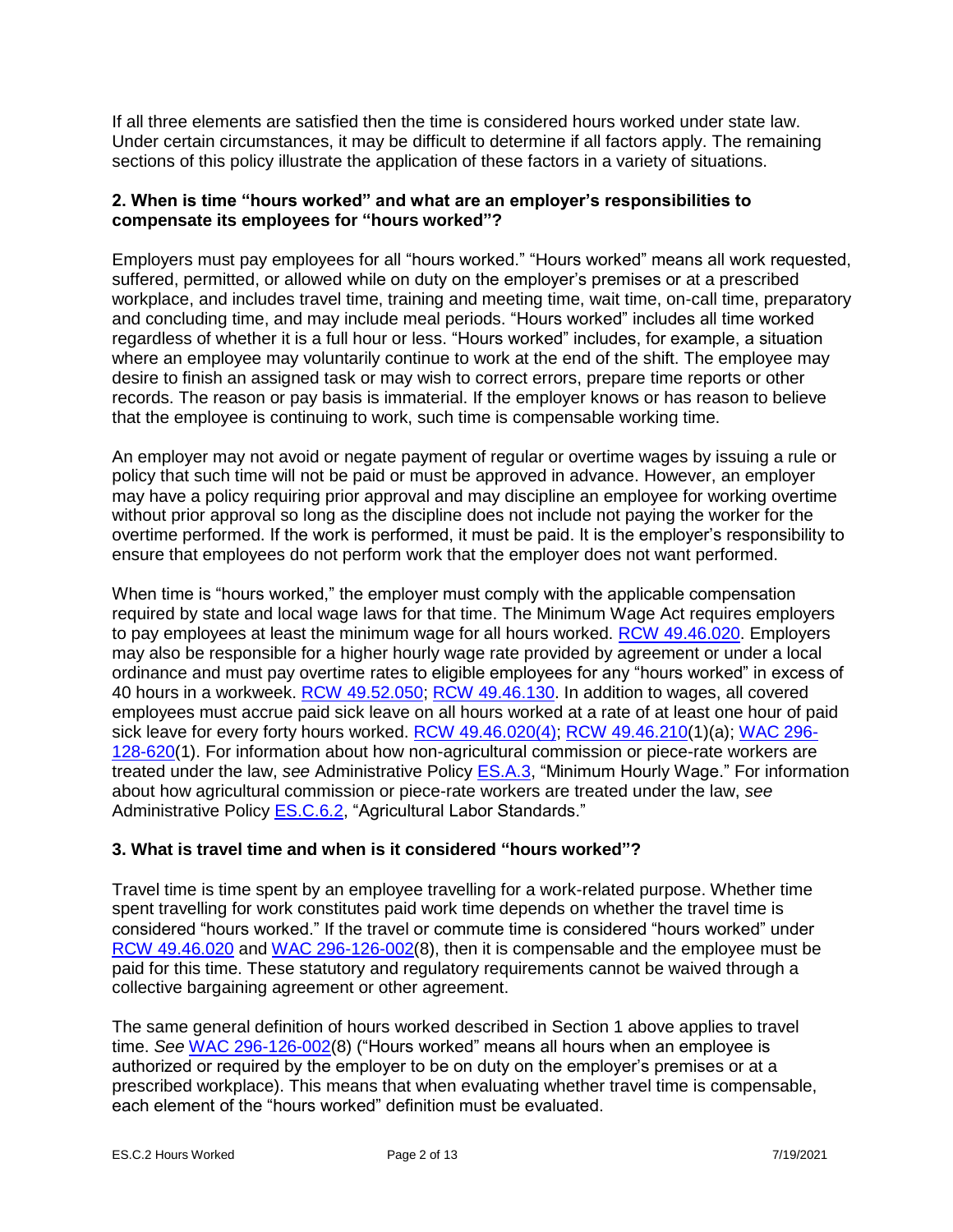To reiterate, the three elements in the definition of "hours worked" are:

- 1- An employee is authorized or required by the employer,
- 2- To be on duty,
- 3- On the employer's premises or at a prescribed workplace.

If any of the three elements is not satisfied, then the time spent travelling is not considered "hours worked." Ordinary commute time does not typically satisfy the conditions to be considered hours worked, but there are exceptions. Please see Section 4 of this policy for further guidance.

## **4. When is travel time in a company-provided vehicle considered hours worked?**

Whether time spent driving or riding in a company-provided vehicle constitutes paid work time depends on whether the time is considered "hours worked" under the three-part analysis described above.

Time spent driving or riding in a company-provided vehicle during an employee's ordinary commute, from home to the first job site of the day, or from the last job site of the day to home, is not considered hours worked if the employee is not on duty and performs no work while driving or riding in the company-provided vehicle.

Time spent driving a company-provided vehicle from the employer's place of business to the job site is considered hours worked. Time spent riding in a company-provided vehicle from the employer's place of business to the job site is not considered hours worked when an employee voluntarily reports to the employer's location merely to obtain a ride as a passenger for the employee's convenience, is not on duty, and performs no work. Time spent driving or riding as a passenger from job site to job site is considered hours worked.

**Note:** A similar analysis applies when determining whether travel time in a personal vehicle is considered hours worked. A personal vehicle may also be an employer's premises or a prescribed workplace and all relevant facts must be considered when making a determination. However, the time spent in a personal vehicle is less likely to be considered to be the employer's premises or a prescribed workplace as compared to the circumstances when an employee uses a company-provided vehicle.

#### **Factors to consider in determining if an employee is "on duty" when driving a companyprovided vehicle between home and work.**

To determine if the employee is on duty, the extent to which the employer restricts the employee's personal activities and controls the employee's time must be evaluated. This includes an analysis of the frequency and extent of such restrictions and control. The following is a non-exclusive list of factors to consider when making a determination if an employee is "on duty." All factors must be considered and weighed in combination with each other. The mere presence or absence of any single factor is not determinative.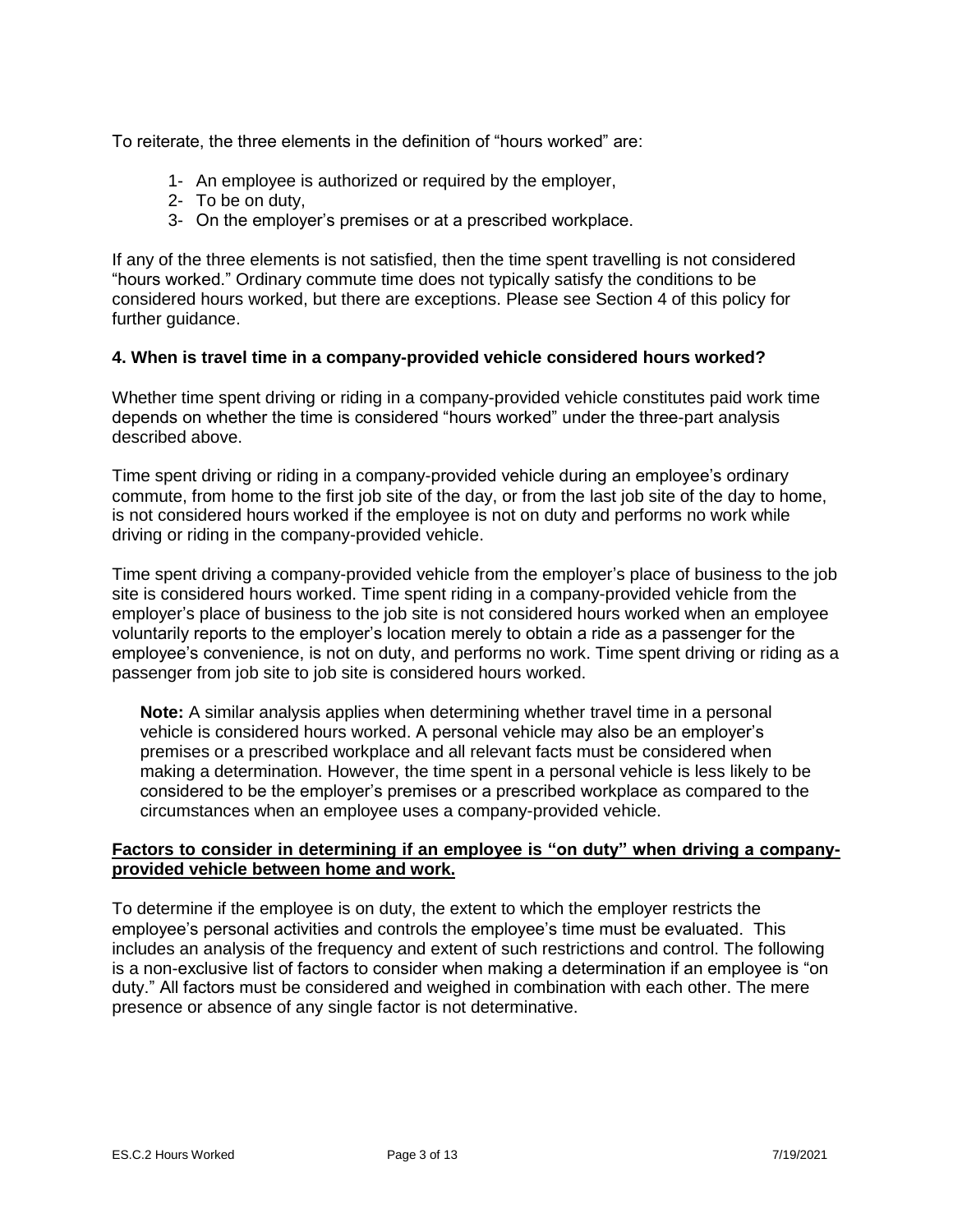- 1. The extent to which the employee is free to make personal stops and engage in personal activities during the drive time between home and the first or last job site of the day, or whether the vehicle may only be used for company business.
- 2. The extent to which the employee is required to respond to work-related calls or to be redirected while en route.
- 3. Whether the employee is required to maintain contact with the employer.
- 4. The extent to which the employee receives assignments at home and must spend time writing down the assignments and mapping the route to reach the first job site before beginning the drive.

## **Factors to consider in determining if an employee is "on the employer's premises or at a prescribed work place" when driving a company-provided vehicle between home and work.**

To determine if a company-provided vehicle constitutes a "prescribed work place," an employer must evaluate whether driving the particular vehicle is an integral part of the work performed by the employee. The following is a non-exclusive list of factors to consider when making a determination if an employee is "on the employer's premises or at a prescribed work place." All factors must be considered and weighed in combination with each other. The mere presence or absence of any single factor is not determinative.

- 1. Whether the nature of the business requires the employee to drive a particular vehicle provided by the employer to carry necessary non-personal tools and equipment to the work site.
- 2. The extent to which the company-provided vehicle serves as a location where the employer authorizes or requires the employee to complete business-required paperwork or load materials or equipment.
- 3. The extent to which the employer requires the employee to ensure that the vehicle is kept clean, organized, safe, and serviced.

**The following are two examples of how this policy may be used to determine whether or not drive time between home and the first or last job site of the day in a companyprovided vehicle is compensable. These examples are illustrative and are not intended to create additional factors or address other scenarios where the facts differ from those below.**

**EXAMPLE 4-1:** The employee drives between home and the first or last job site of the day in a company-provided vehicle:

- As a matter of accepted company practice, the employee is prohibited from any personal use of the vehicle, which must be used exclusively for business purposes; and
- The employer regularly requires the employee to perform services for the employer during the drive time, including being redirected to a different location; and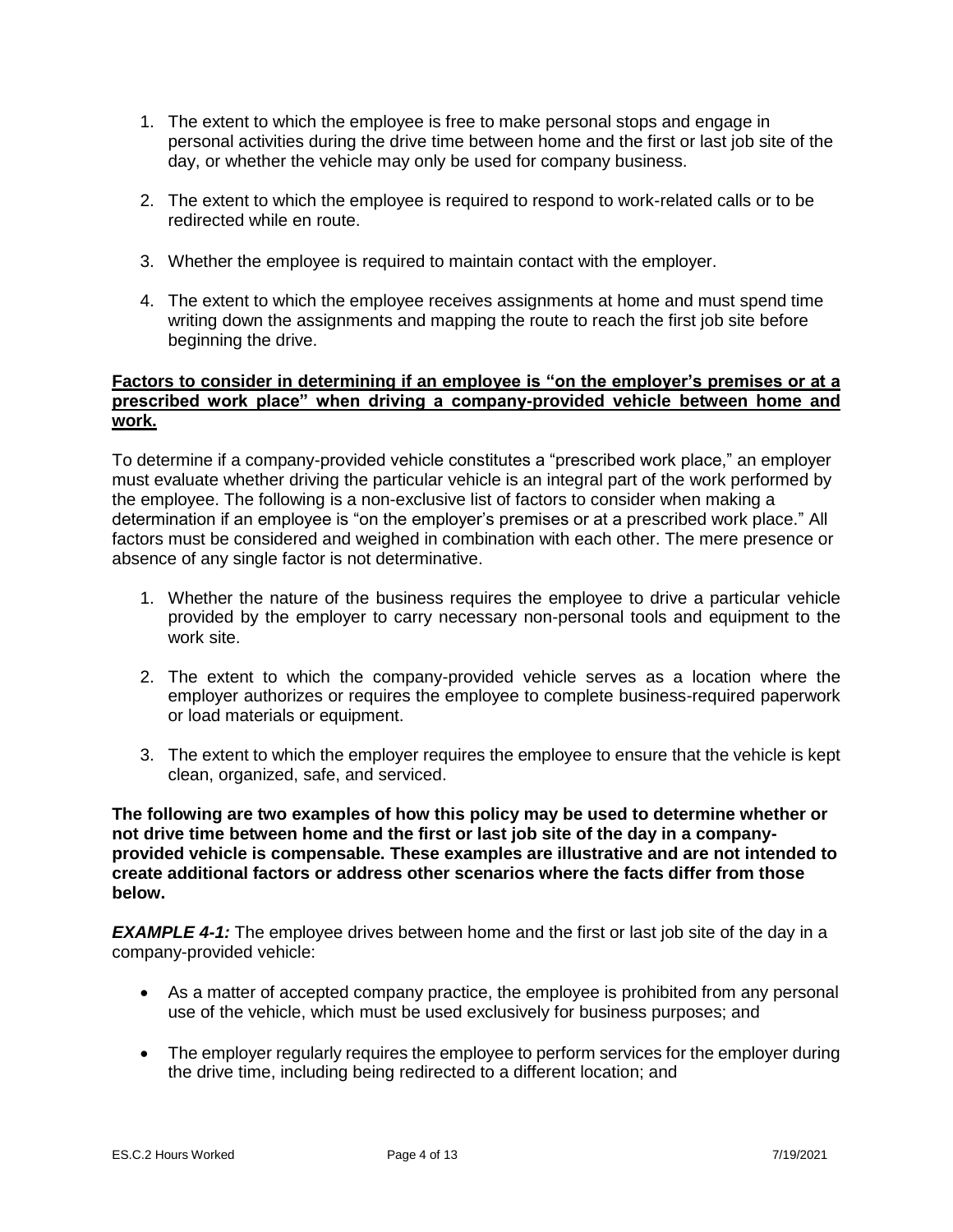- The employee regularly transports necessary non-personal tools and equipment in the vehicle between home and the first or last job site of the day; and
- The employee receives daily job site assignments at home in a manner that requires the employee to spend more than a negligible amount of time writing down the assignments and mapping travel routes for driving to the locations.

Here, the facts establish that the drive time between home and the first or last job site of the day in a company-provided vehicle is compensable.

*EXAMPLE 4-2:* The employee drives between home and the first or last job site of the day in a company-provided vehicle:

- The employer does not strictly control the employee's ability to use the vehicle for personal purposes. The employee, as a matter of accepted company practice, is able to use the vehicle for personal stops or errands while driving between home and the job site; and
- The employee is not required to perform any services for the employer during the drive, including responding to work-related calls or redirection; and
- The employee does not perform any services for the employer during the drive, including work-related calls or redirection.

Here, the drive time between home and the first or last job site of the day in a companyprovided vehicle is not compensable.

## **5. When is out-of-town travel "hours worked"?**

For out-of-town travel, Washington law is more favorable than federal law. Federal law excludes certain travel time under the Portal to Portal Act and federal regulations. *See* 29 U.S.C. § 254; 29 C.F.R. § 785. The Washington Minimum Wage Act does not include such provisions. *See Anderson v. Dep't of Social & Health Servs.*, 115 Wn. App. 452, 457, 63 P.3d 134 (2003). In Washington, all travel time related to work is compensable regardless of the number of hours or when the travel takes place. It also includes any time necessary to get to an airport, train station, or other transit center necessary to complete the out-of-town travel. For information on federal travel time requirements, contact the U.S. Department of Labor at their toll free # 1-866-487-9243 or on their [website.](https://www.dol.gov/)

Compensable out-of-town travel takes place for the employer's benefit and is requested to meet the needs of a particular assignment. Such travel time is an integral part of the principal activity that the employee was hired to perform (i.e. it is an integral component of the work assignment or job task). This is true regardless of whether the employee engages in additional work during the journey or whether the employer owns or controls the employee's means of transport. Because the travel itself is a duty of the work assignment, so long as the employer approves the means of travel, the employee is authorized to be on duty at a prescribed workplace throughout the active travel time and therefore the time meets all three elements of the hours worked rule. *See* [WAC](https://app.leg.wa.gov/WAC/default.aspx?cite=296-126-002)  [296-126-002](https://app.leg.wa.gov/WAC/default.aspx?cite=296-126-002).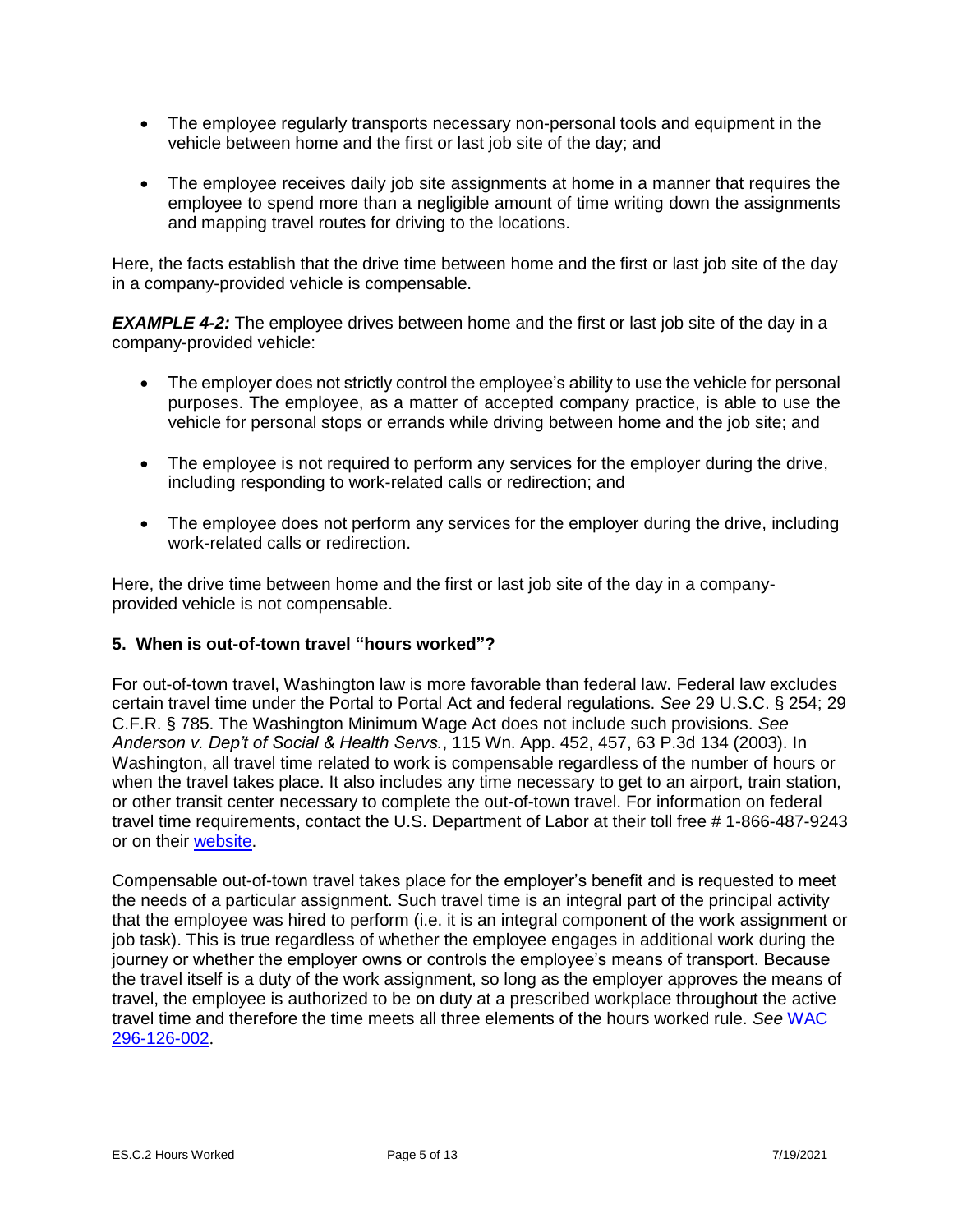Once an employee arrives at the employee's lodgings, the employee is no longer "on duty" and that time is not compensable as "hours worked" so long as the worker is free to engage in personal activities.

*EXAMPLE 5-1:* An employee is required to travel to a training seminar in distant city. The employee leaves for the training directly from the employee's home and goes to the airport and parks there. The employee flies directly to the training city, picks up a rental car, and drives the rental car directly to the hotel. When the employee arrives at the hotel, the employee is free to leave the hotel to go on a walk or otherwise engage in personal activities while staying at the hotel. The employee attends all the required sections of the training seminars daily, but is free each evening to engage in personal activities. The employee performs no work outside of the required training. After the employee completes the training, the employee drives directly home after driving the rental car back to airport, catching a flight home, and picking up the employee's car at a long-term parking lot.

What time is compensable in this scenario?

- The time from when the employee leaves home until the employee arrives at the hotel in the other city is compensable time. This time is compensable because the travel is a duty of the work assignment, so long as the employer approves the means of travel, the employee is authorized to be on duty at a prescribed workplace throughout the active travel time and therefore the time meets all three elements of the hours worked rule.
- Once the employee arrives at the employee's lodgings and is free to engage in personal activities, the employee is no longer "on duty" and that time is not compensable as "hours worked." While any free time the employee engages in once the employee has arrived at the hotel is not compensable, any time in the training itself is compensable, except for certain training as described in section 6. Free time at the hotel is not compensable because the employee is no longer "on duty" and that time is not compensable as "hours worked" so long as the worker is free to engage in personal activities.
- When the employee returns home, the time from when the employee leaves the hotel (or training facility) in the remote city, until the employee arrives home, is also compensable. This time is compensable because the travel is a duty of the work assignment, so long as the employer approves the means of travel, the employee is authorized to be on duty at a prescribed workplace throughout the active travel time and therefore the time meets all three elements of the hours worked rule.

*EXAMPLE 5-2:* An employee is required to travel to a nearby city for an annual training presented by the employer to a state-wide group of employees. The employee is required to report to work to pick up a work vehicle before traveling out of town. When the employee arrives at the hotel, the employee is free to leave the hotel to go on a walk or otherwise engage in personal activities while at the lodging. During the evenings, the employee spends several hours catching up on work emails. The employee attends all the required sections of the training seminars. After the employee completes the training, the employee returns to the office to dropoff the employer's vehicle and then drives home using a personal vehicle.

What time is compensable in this scenario?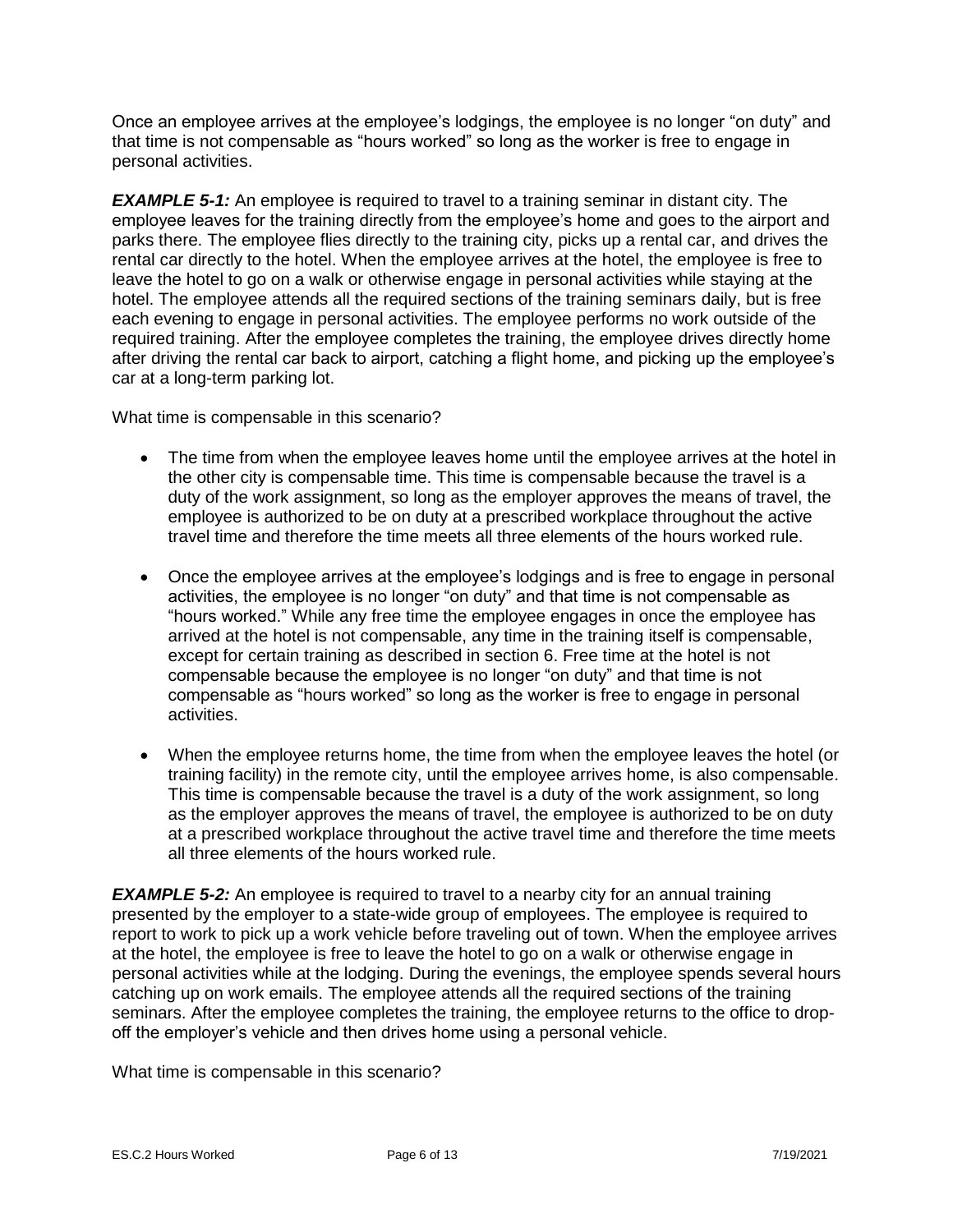- The drive between work and home at the beginning and end of the travel is considered normal commute time and is not compensable. This time is not compensable because the employee was required to report to work before travelling out of town.
- The time spent on the journey to the other city after employee leaves their work until the employee arrives at their hotel in the other city is compensable. Likewise, the time spent traveling back to the office from the training site is compensable. This time is compensable because the travel is a duty of the work assignment, so long as the employer approves the means of travel, the employee is authorized to be on duty at a prescribed workplace throughout the active travel time and therefore the time meets all three elements of the hours worked rule.
- Any free time the employee engages in once the employee has arrived at the hotel is not compensable, but any time in the training itself is compensable, except for certain training as described in section 6. Free time at the hotel is not compensable because the employee is no longer "on duty" and that time is not compensable as "hours worked" so long as the worker is free to engage in personal activities.
- The time spent checking emails in the evenings is compensable time. This time is compensable because the employee is performing work.

*EXAMPLE 5-3:* An employee voluntarily travels out-of-town to another city for non-work related purposes. While in the other city, the employee visits a satellite office maintained by the employer in the city to perform some remote work because it easier to do so, but the employee is free to perform the work off-site.

What time is compensable in this scenario?

- Since the employee's travel in this situation was for non-work purposes, the travel was not performed for the employer's benefit. Therefore, the travel time to and from the other city is not compensable.
- The time spent traveling from the employee's lodgings to the work-site is not compensable, because the employee chose to perform work while on a personal trip by going to an employer's satellite office. This travel time is equivalent to normal commute time. So, only the time the employee spent actually working on-site at the satellite office is compensable.

## **6. What constitutes training and meeting time and when is it considered "hours worked"?**

Training and meeting time means all time spent by employees attending lectures, meetings, training periods, and similar activities required by the employer. Time spent by an employee during such training and meeting time is considered hours worked.

Time spent by employees in these activities need *not* be counted as hours worked if all of the following tests are met:

**6.1** Attendance is voluntary; and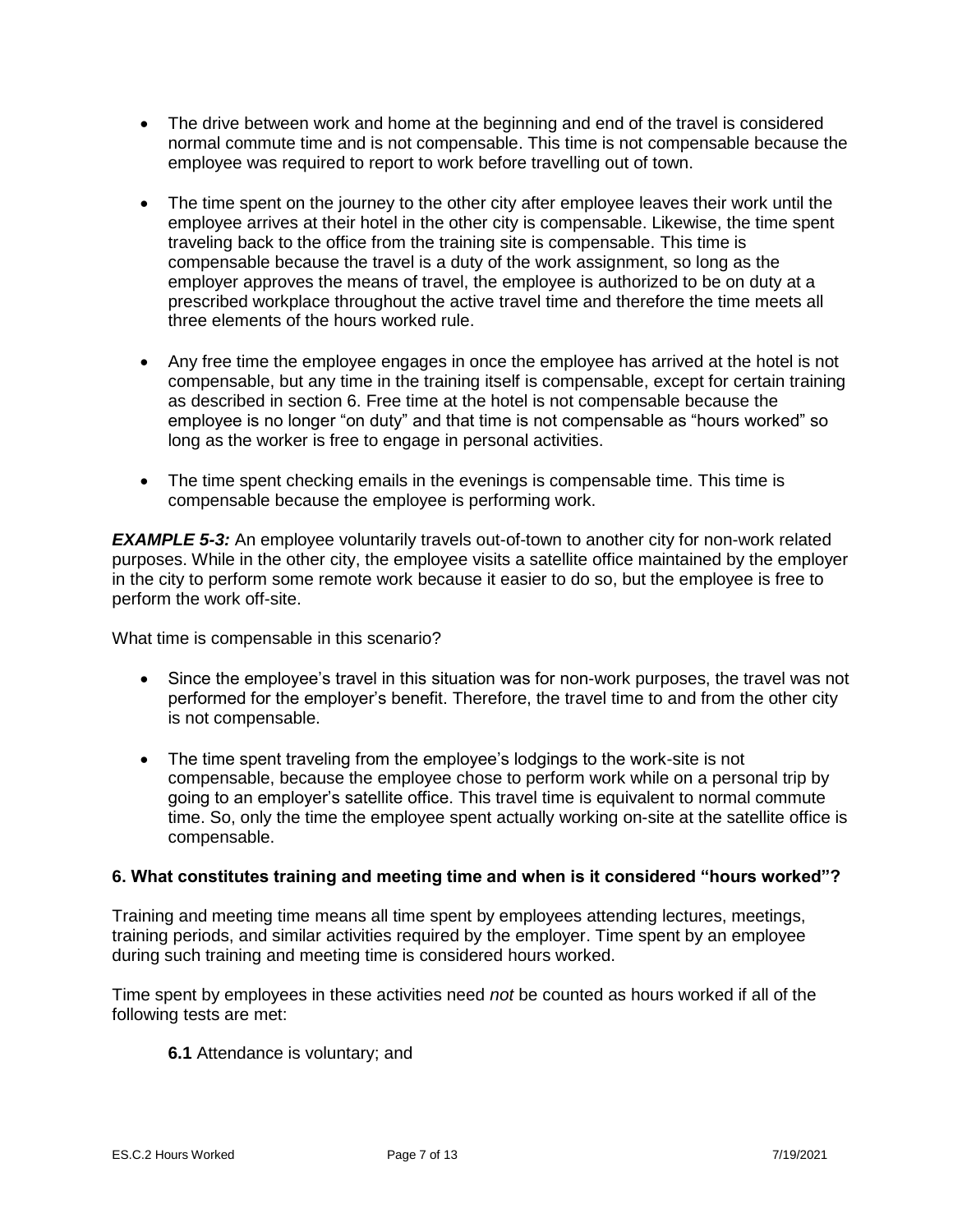**6.2** The employee performs no productive work during the meeting or lecture; and

**6.3** The meeting takes place outside of regular working hours; and

**6.4** The meeting or lecture is not directly related to the employee's current work, as distinguished from teaching the employee another job or a new, or additional, skill outside of skills necessary to perform job.

The factors for training time above follow from the three elements of the definition of "hours worked." If all of the conditions above are not met, then the employee is "authorized or required to be on duty at the employer's premises or prescribed workplace" because the employer is controlling the employee's time, or the employee is otherwise on-duty because the employee is performing productive work. On the other hand, when training attendance is voluntary, the employee performs no productive work, the training takes place outside of regular working hours, and the training is unrelated to the employee's current work, then the employee is not authorized or required to be on duty by the employer.

If an employer requires an employee to participate, or otherwise leads the employee to believe that the present working conditions, or the continuance of the employee's employment, may be adversely impacted by non-attendance, the time spent will be considered hours worked. The employer in these circumstances is controlling the employee's time and must pay for it.

When a public entity, rather than an employer, requires the training, then an abbreviated version of the test above applies. Time spent in training programs mandated by federal, state, or local regulation, but *not* by the employer, need not be paid if the first three provisions are met; that is, if attendance is voluntary, the employee performs no productive work during the training time, and the training takes place outside of normal working hours.

When federal, state, or local laws require a certificate or license of the employee for the position held, time spent in training to obtain the certificate or license, or certain continuous education requirements, are not considered hours worked.

*EXAMPLE 6-1:* State regulations may require that certain employees successfully complete a course in Cardio-Pulmonary Resuscitation (CPR). The state regulations may require that in order to be employed in such a position the employee must be registered with the state or have successfully completed a written examination, approved by the state, and further fulfilled certain continuous education requirements.

What time is compensable in this scenario?

- If the employee seeks and obtains this training outside of regular working hours and performs no productive work during the training, the time spent in training is not considered hours worked.
- If the employer requires all employees to attend a specific training to satisfy regulatory requirements, all employees attending the training must be paid for the hours spent in the training course.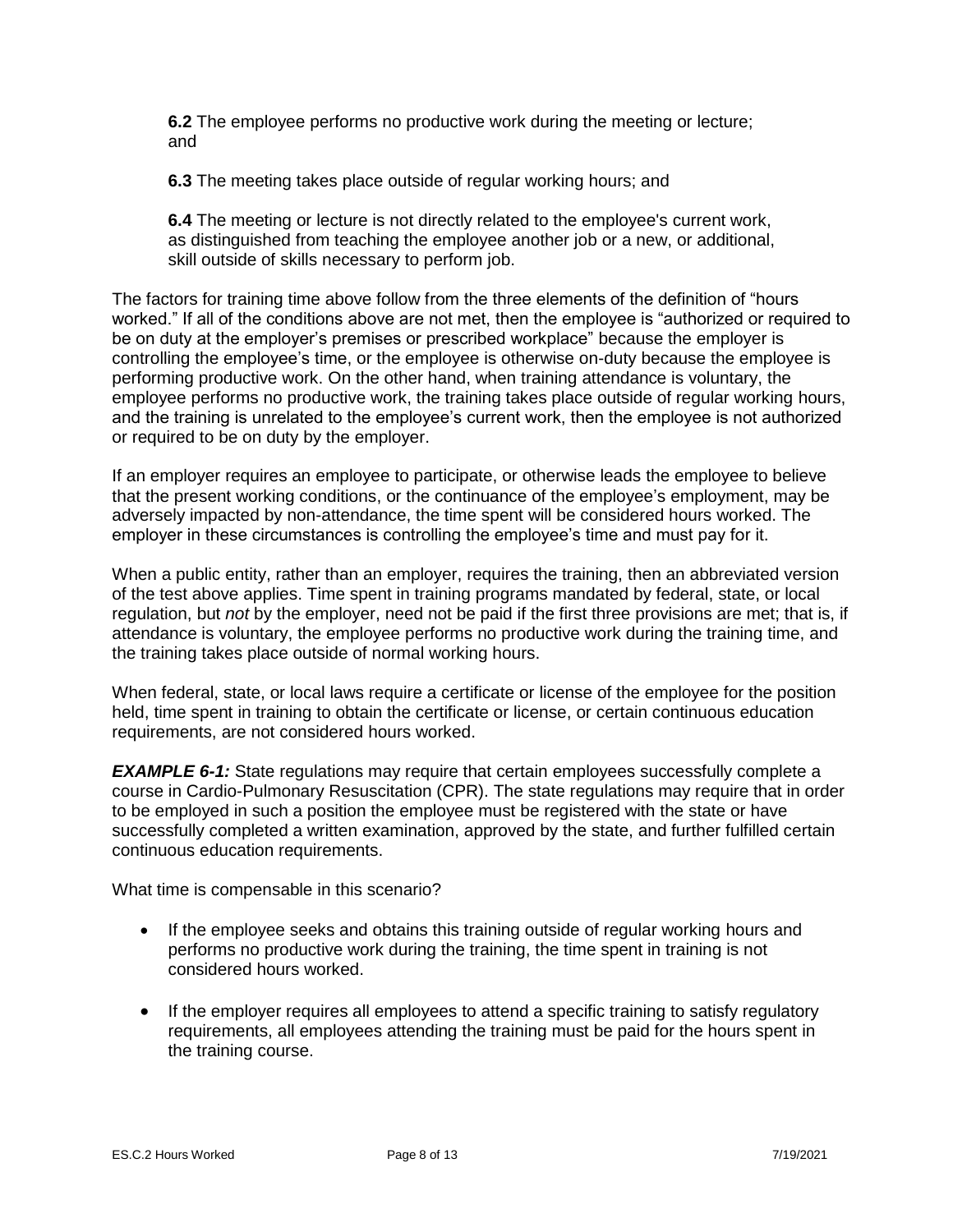• If the employee completes the training during work hours, the time spent in training is considered hours worked.

### **7. What determines an employment relationship with interns?**

The federal courts and federal Department of Labor have used the "primary beneficiary test" to determine whether an intern is, in fact, an employee under the federal Fair Labor Standards Act (FLSA). *E.g., Glatt v. Fox Searchlight Pictures, Inc.*, 811 F.3d 528 (2nd Cir. 2016); *Benjamin v. B & H Educ., Inc.*, 877 F.3d 1139 (9th Cir. 2017). As the state and federal definition of "employ" are identical, the department looks to federal case law and guidance for whether interns are also exempt from Washington's Minimum Wage Act. Under certain conditions, persons without any expressed or implied compensation agreement may work for their own advantage on the premises of another and are not necessarily employees. Whether interns are employees depends upon all of the circumstances surrounding their activities on the premises of the employer. Courts have identified the following seven factors when evaluating whether an intern is, in fact, an employee.

**7.1** The extent to which the intern and the employer clearly understand that there is no expectation of compensation. Any promise of compensation, express or implied, suggests that the intern is an employee—and vice versa.

**7.2** The extent to which the internship provides training that would be similar to that which would be given in an educational environment, including clinical and other hands-on training provided by educational institutions.

**7.3** The extent to which the internship is tied to the intern's formal education program by integrated coursework or the receipt of academic credit.

**7.4** The extent to which the internship accommodates the intern's academic commitments by corresponding to the academic calendar.

**7.5** The extent to which the internship's duration is limited to the period in which the internship provides the intern with beneficial learning.

**7.6** The extent to which the intern's work complements, rather than displaces, the work of paid employees while providing significant educational benefits to the intern.

**7.7** The extent to which the intern and the employer understand that the internship is conducted without entitlement to a paid job at the conclusion of the internship.

No single factor above is determinative. Rather, the test examines who is the "primary beneficiary" of the relationship between an intern or trainee and the employer. All relevant factors must be considered together to make a determination on the intern or trainee status of an individual. If analysis of these circumstances shows that the intern or trainee is an employee, then the employee is entitled to all the protections of the Minimum Wage Act. Likewise, if the intern or trainee is not an employee then none of the Minimum Wage Act protections apply.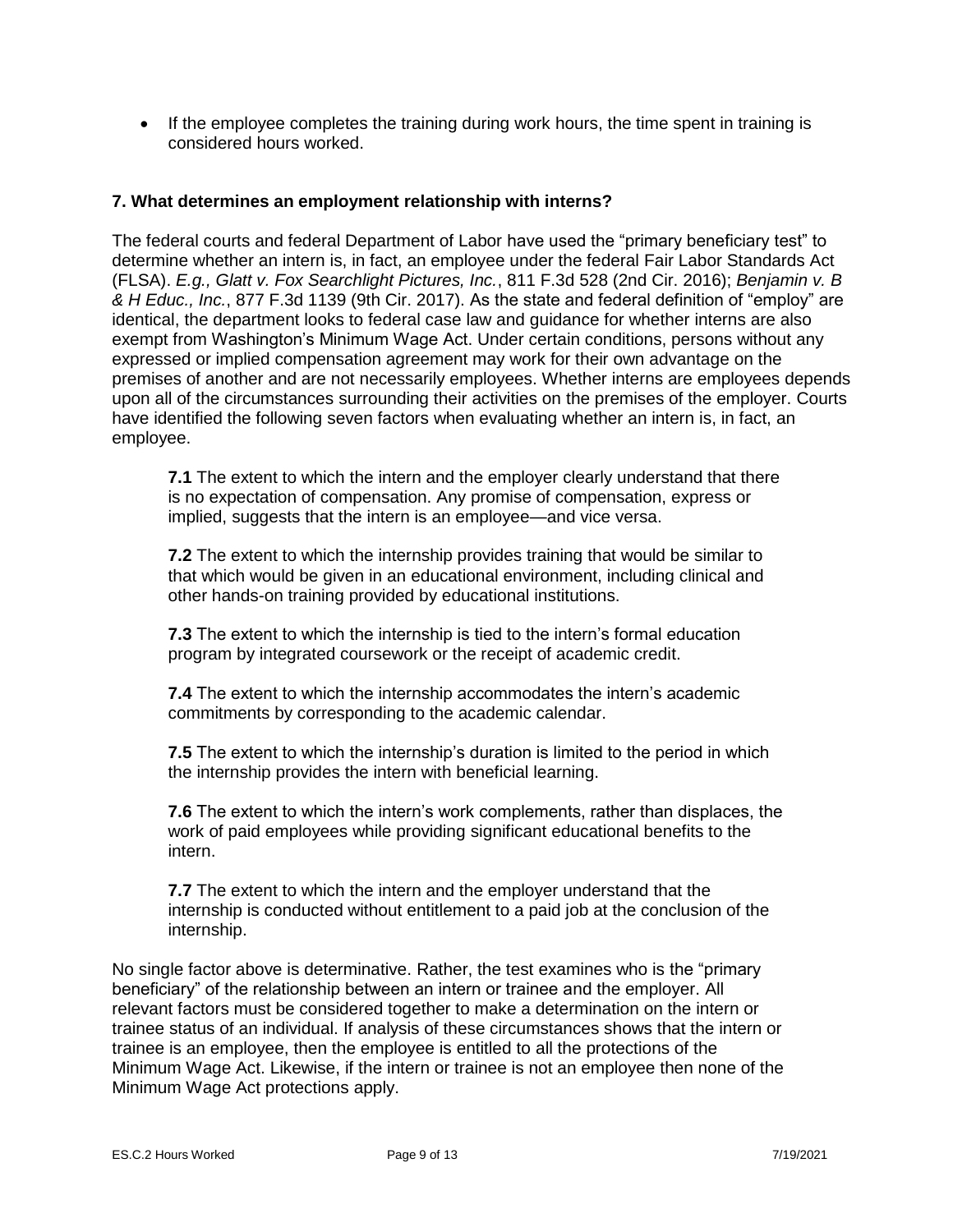## **8. What constitutes paid or unpaid work for students in a school-to-work program?**

Students may be placed in a school-to-work program on a paid or unpaid basis. The department will not require payment of minimum wage, provided all of the following criteria are met. If all five requirements are not met, the business will not be relieved of its obligation to pay minimum wage, or provide paid sick leave, as required by the Minimum Wage Act.

**8.1** The training program is a bona fide program certified and monitored by the school district or the Office of the Superintendent of Public Instruction; and

**8.2** A training plan exists that establishes a link to the academic work, e.g., a detailed outline of the competencies to be demonstrated to achieve specific outcomes and gain specific skills. The worksite effectively becomes an extension of the classroom activity and credit is given to the student as part of the course; and

**8.3** The school has a designated district person as an agent/instructor for the worksite activity and monitors the program; and

**8.4** The worksite activity is observational, work shadowing, or demonstrational, with no substantive production or benefit to the business. The business has an investment in the program and actually incurs a burden for the training and supervision of the student that offsets any productive work performed by the student. Students may not displace regular workers or cause regular workers to work fewer hours as a result of any functions performed by the student, and

**8.5** The student is not entitled to a job at the completion of the learning experience. The parent, student, and business all understand the student is not entitled to wages for the time spent in the learning experience.

If a minor student is placed in a paid position, all requirements of the Minimum Wage Act, the Industrial Welfare Act, and minor work regulations must be met. Minor students placed in a paid position with public agencies are subject to the Industrial Welfare Act.

Public agencies are not subject to the state minor work regulations, but they are subject to payment of the applicable state minimum wage.

Note: Public agencies employing persons under age 18 are subject to the federal child labor regulations and should contact the United States Department of Labor for specific information on hours and prohibited occupations.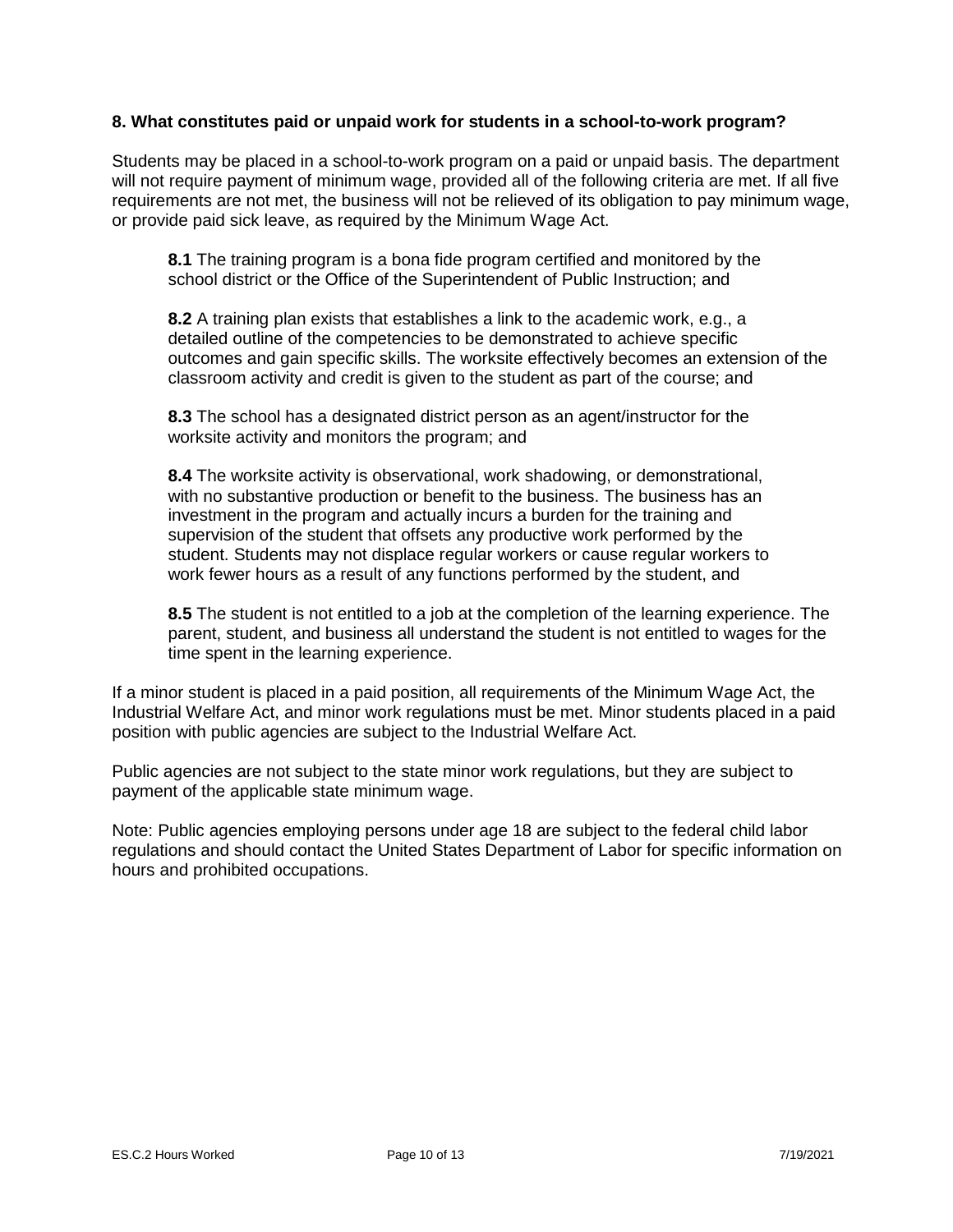## **9. What constitutes "on-call" time and when is it considered "hours worked"?**

Whether or not employees are "working" during on-call time depends upon whether they are required to remain on or so close to the employer's premises that they cannot use the time effectively for their own purposes.

Employees who are not required to remain on the employer's premises but are merely required to leave word with their supervisors where they may be reached are not working while on-call. If the employer places restrictions on where and when the employee may travel while "on call" this may change the character of that "on call" status to being engaged in the performance of active duty. The particular facts must be evaluated on a case-by-case basis.

Employees may also be required to be on-call during paid rest breaks under certain circumstances. If the employee is called to duty, the rest period transforms the on-call period to an intermittent rest period and the employee must receive the remainder of their 10-minute break during the same four-hour work period. The time spent on-call during a rest period is considered "hours worked" regardless of whether the employee is called to duty or not. *See* Section 13 below; [Administrative](https://lni.wa.gov/workers-rights/_docs/esc6.1.pdf)  Policy [ES.C.6.1.](https://lni.wa.gov/workers-rights/_docs/esc6.1.pdf)

## **10. What constitutes "waiting time" and when is it considered "hours worked"?**

In certain circumstances employees report for work but due to lack of customers or production, the employer may require them to wait on the premises until there is sufficient work to be performed. "Waiting time" is all time that employees are required or authorized to report at a designated time, and to remain on the premises or at a designated work site until they may begin their shift. During this time, the employees are considered to be engaged to wait, and all hours will be considered hours worked.

When a shutdown or other work stoppage occurs due to technical problems, such time spent waiting to return to work will be considered hours worked *unless* the employees are completely relieved from duty and can use the time effectively for their own purposes. For example, if employees are told in advance they may leave the job and do not have to commence work until a certain specified time, such time will not be considered hours worked. If the employees are told they must "stand by" until work commences, such time must be paid.

*EXAMPLE 10-1*: A truck driver is tasked with making freight deliveries to the employer's warehouse. After the driver arrives with the load, the driver must wait for warehouse staff to unload the delivered goods.

- If the driver must standby and wait near the truck for an indeterminate period of time for the truck's unloading to finish, the driver is likely "engaged to wait" and the time spent waiting would therefore be hours worked.
- If the driver is instead advised that the truck will be unloaded by a specific time, and the driver is fully relieved of all duties during this time and permitted to effectively use the time for employee's own purposes, then the driver is likely "waiting to be engaged" and the time would therefore not be hours worked.

*EXAMPLE 10-2*: A customer service representative works remotely from home and depends on access to the employer's network applications in order to perform work. When the employer's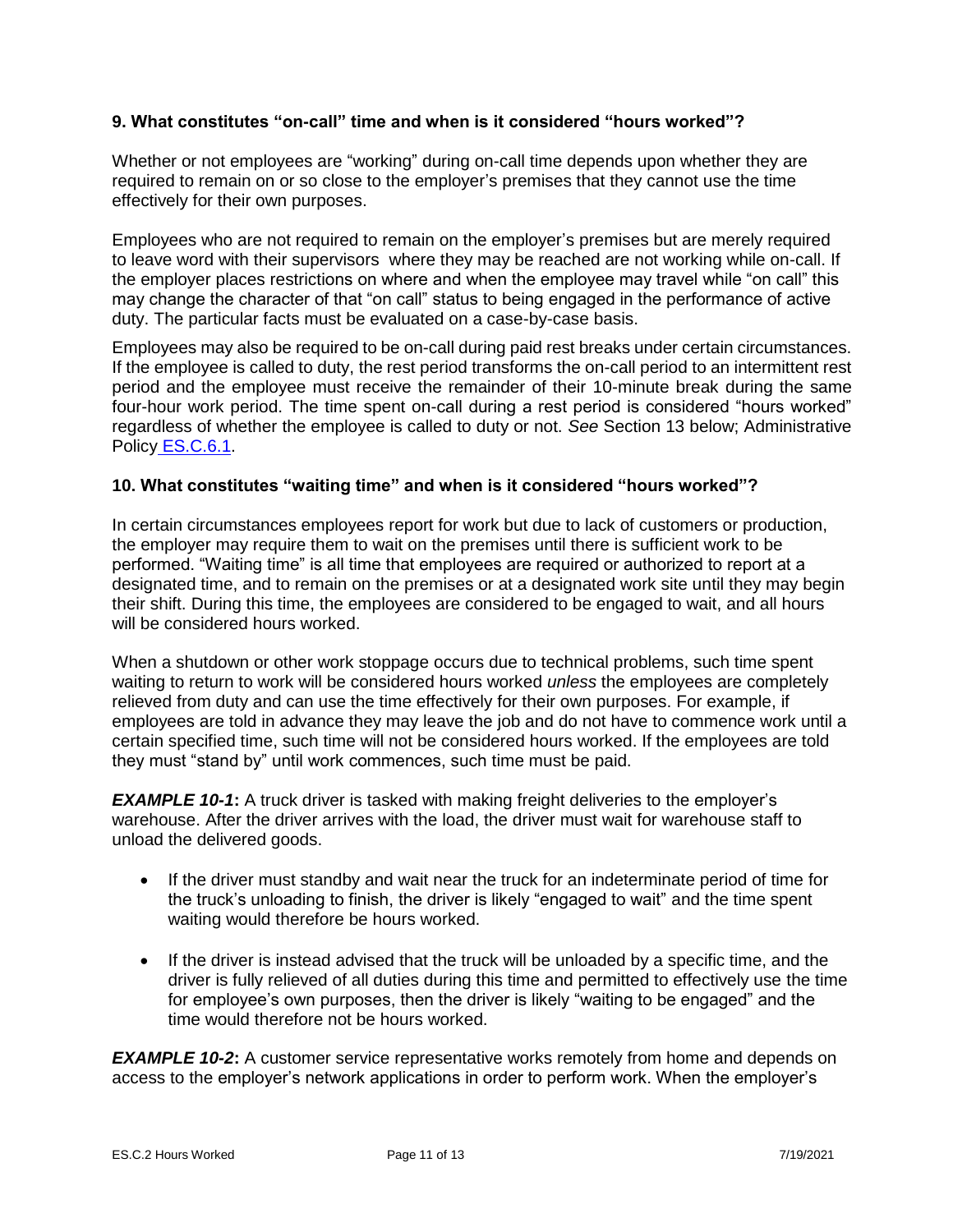network applications experience technical difficulties, the employee is expected to standby until the employer either reestablishes the network applications or dismisses the employee for the day.

The time the customer service representative spends waiting is considered hours worked because the downtime period is of indeterminate duration, the employee is not relieved from duty, and the employee is not able to effectively use this time for the employee's own purposes.

### **11. Is there a requirement for "show-up" pay?**

Under state law, an employer is not required by law to give advance notice to change an employee's shift or the shift's duration, so there is no legal requirement for show-up pay. That is, when employees report to work for their regularly scheduled shift but the employer has no work to be performed, and the employees are released to leave the employer's premises or designated work site, the employer is not required to pay wages if no work has been performed. Local jurisdictions, such as the [City of Seattle,](https://www.seattle.gov/laborstandards) may have other employee protections or requirements related to scheduling changes, show-up pay, or related topics.

#### **12. Is paid leave taken to cover an absence under state paid sick leave laws, or other leave provided by an employer, "hours worked"?**

No. Hours when an employee uses paid sick leave, or other leave provided by an employer, are not considered hours worked. Accordingly, an employer is not required to count those hours towards paid sick leave accrual requirements or overtime eligibility requirements under state law. *See* [WAC 296-128-620;](https://app.leg.wa.gov/wac/default.aspx?cite=296-128-620) [Administrative Policy ES.B.1;](https://www.lni.wa.gov/workers-rights/_docs/esb1.pdf) [Administrative Policy ES.A.8.1.](https://www.lni.wa.gov/workers-rights/_docs/esa8.1.pdf)

#### **13. Are rest periods considered "hours worked"?**

Yes, rest periods are considered hours worked and must be compensated because they are "on an employer's time." *See* [WAC 296-126-092;](https://app.leg.wa.gov/wac/default.aspx?cite=296-126-092) [Administrative Policy ES.C.6.1;](https://lni.wa.gov/workers-rights/_docs/esc6.1.pdf) *Washington State Nurses Ass'n v. Sacred Heart Medical Center*, 175 Wn.2d 822, 287 P.3d 516 (2012).

#### **14. Are meal periods considered "hours worked"?**

Meal periods are considered hours of work when the employer requires employees to remain on duty on the premises or at a prescribed work site and requires the employee to act in the interest of the employer. In such cases, the meal period time counts toward the total number of hours worked and is compensable. *See* [Administrative Policy ES.C.6.1](https://lni.wa.gov/workers-rights/_docs/esc6.1.pdf) for more guidance on when meal periods must be paid.

## **15. What constitutes preparatory and concluding activities and when is this time considered "hours worked"?**

Preparatory and concluding activities are those activities that are considered integral or necessary to the performance of the job. Those duties performed in readiness and/or completion of the job are hours worked. When an employee does not have control over when and where such activities may be performed, such activities are hours worked.

Examples of preparatory and concluding activities that are hours worked include:

**15.1** Employees in a chemical plant who cannot perform their principal activities without putting on certain clothes, or changing clothes, on the employer's